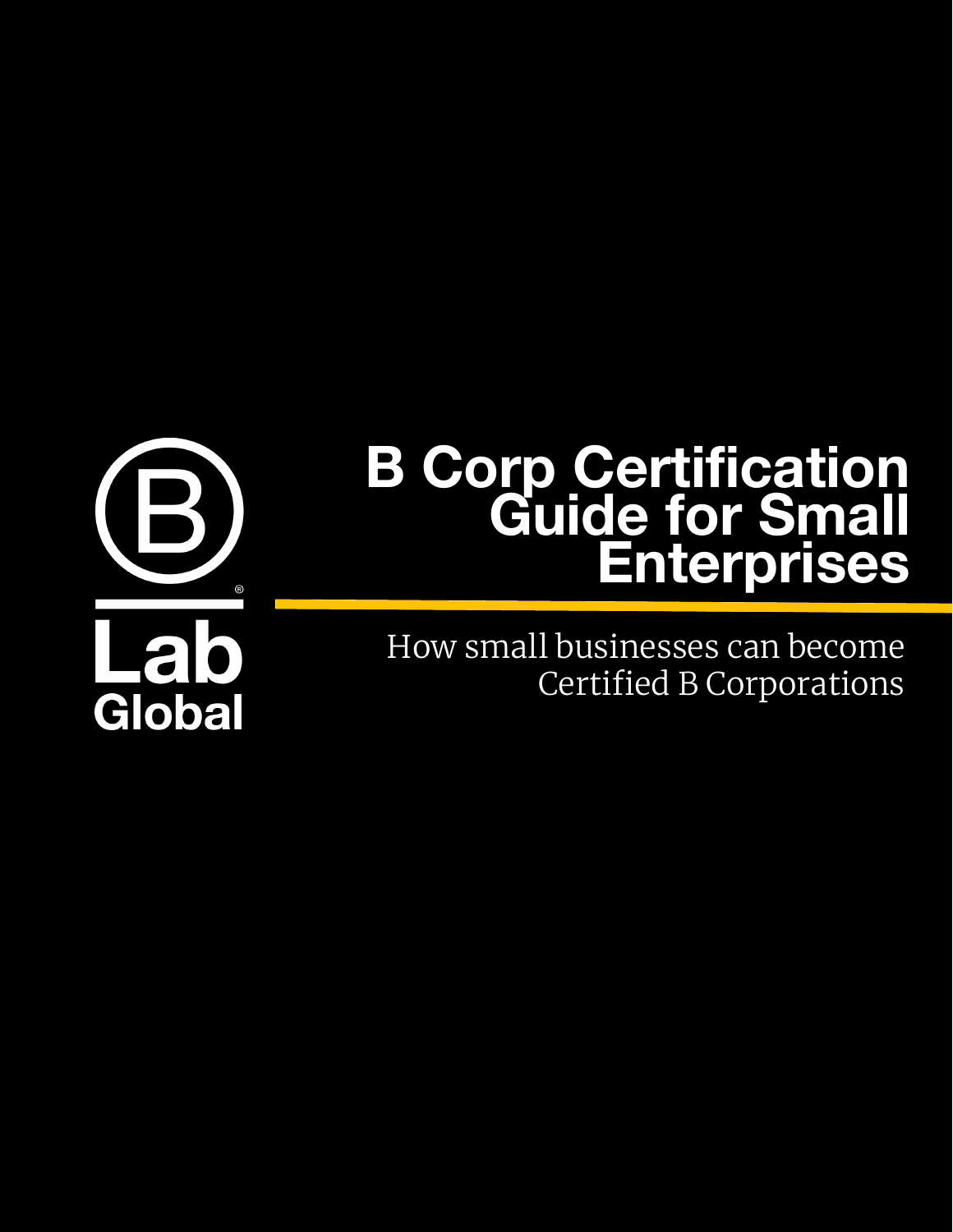## **Contents**



#### **1 Requirements of Becoming a Certified B Corp**

- Performance
- Transparency
- Legal

# **4**

### **Build Your B Team**

- Who's on your team?
- Strategies for overcoming obstacles along the path to Certification
- Tips to keep in mind before you begin

## **Timing** What to expect from start to finish



#### **Certification & Verification Steps**

Overview of 11 steps to B Corp Certification



What you'll need for each impact area of the B Impact Assessment

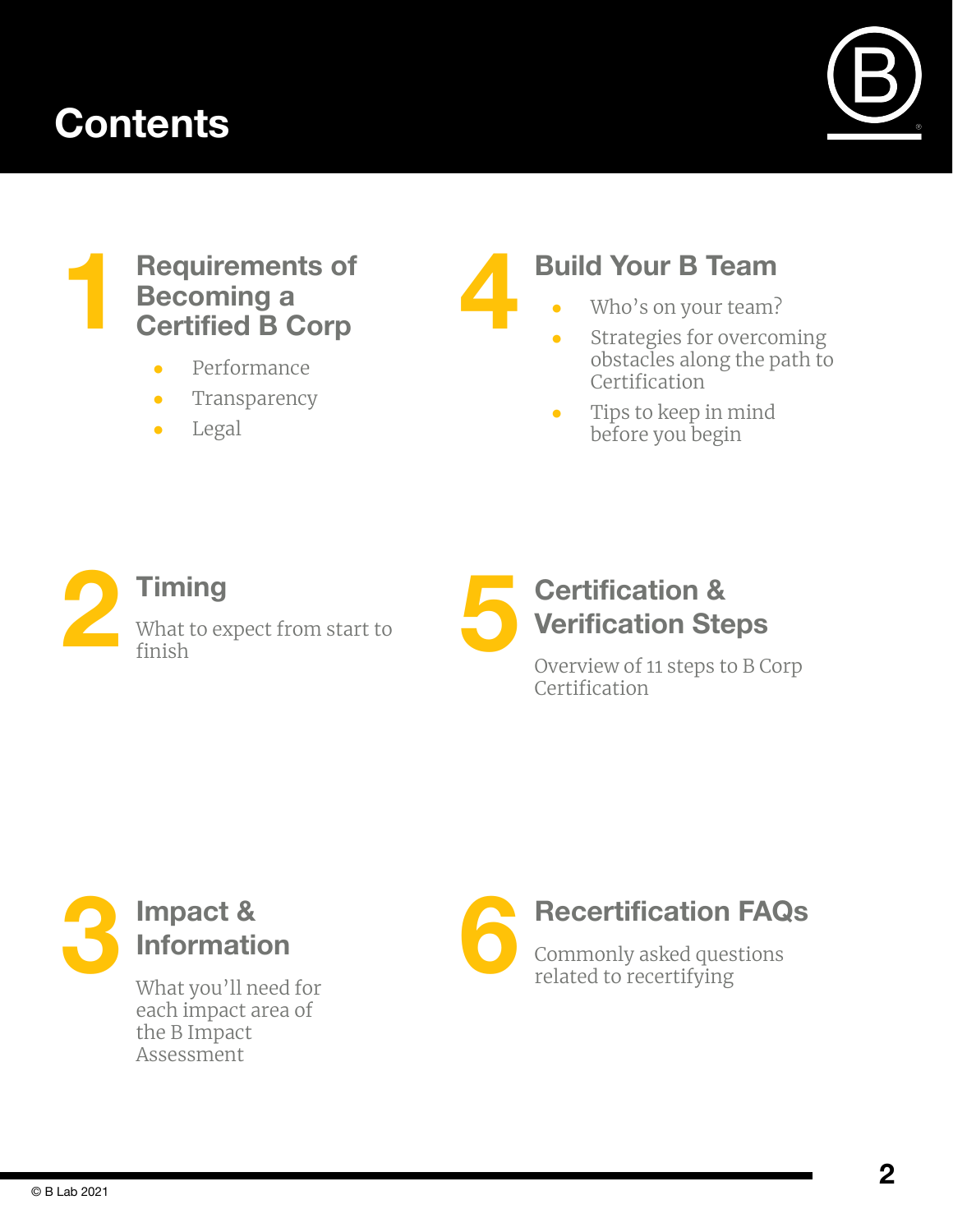

## **1 Requirements of Becoming a Certified B Corporation**





# **Corporation**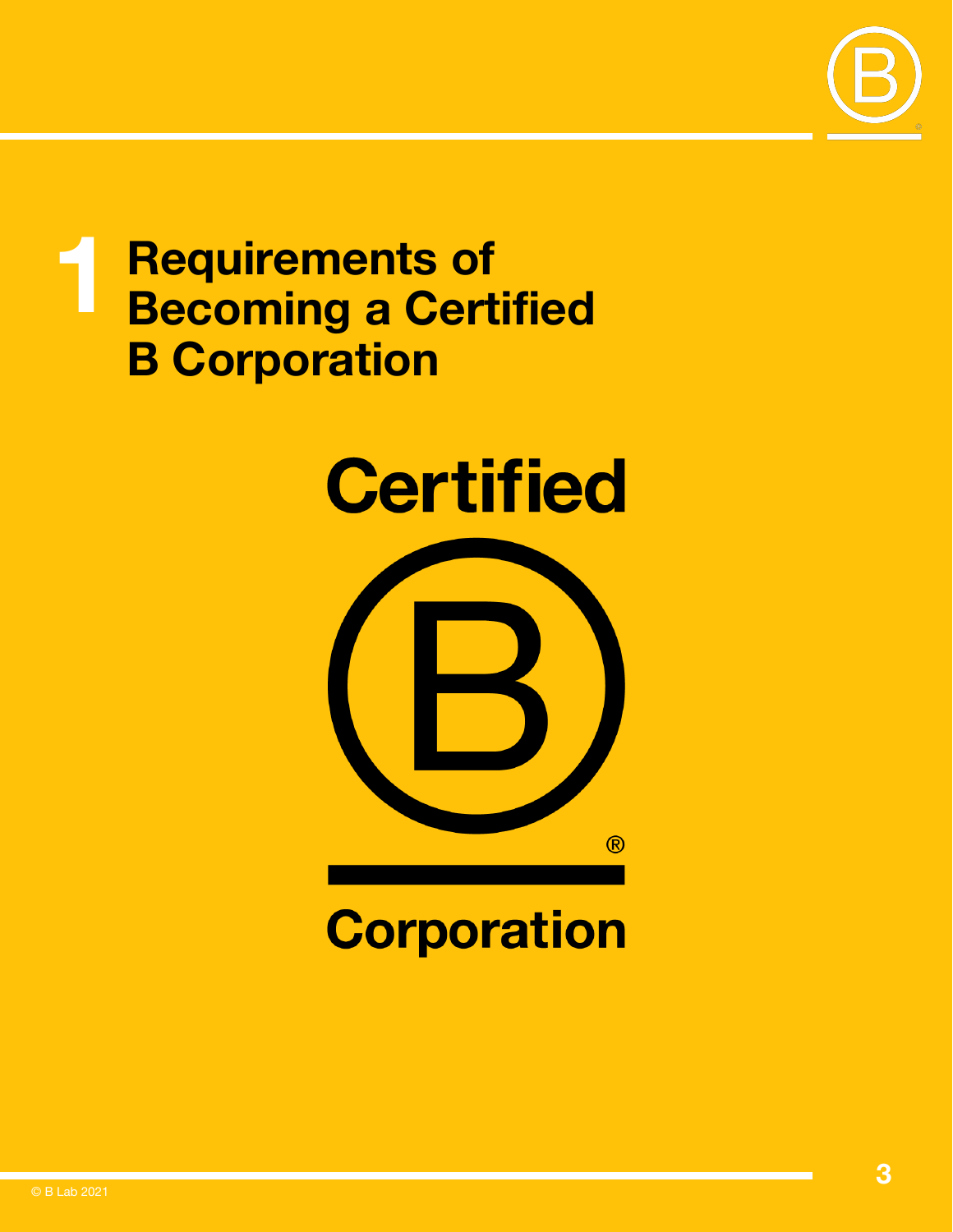

#### **Getting started**

This guide will provide you with a general overview of the internal processes and tools used to achieve B Corp Certification, as well as clear expectations of the workload and resources that you'll need to accomplish your goal of becoming a Certified B Corp. We've developed it with input from businesses that have gone through the process, gleaning useful tips and practices to address commonly experienced barriers and challenges.

The guide will serve as your resource during the certification journey; however, we at B Lab and Sistema B will also work directly with you along the way. **[Use the map on the B Lab Global website to find the B Lab or Sistema B](https://bcorporation.net/movement/global-network) [organization near you.](https://bcorporation.net/movement/global-network)**

#### **Understand the requirements of becoming a Certified B Corporation**

The first step towards becoming a B Corp is to complete the **free and confidential B Impact Assessment** online. We'll review your B Impact Assessment so that we can best apply our performance-based standards to your application. If you are recertifying, please review the FAQs on the final page of this guide.

**Performance:** Certified B Corporations must earn a score of at least 80 points on the **B Impact Assessment.** Scores are verified through a review process, which includes documentation, calls, and, possibly, onsite visits. B Corps must recertify every three years.

**Transparency:** B Corps are required to make their B Impact Assessment score reports public through the B Corp Directory on the B Lab Global website.

**Legal:** B Corps must amend their corporate governing documents or adopt a corporate form that explicitly requires the considerations of all stakeholders, not just shareholders, in their decision-making — this is known as stakeholder governance. **You can learn more by visiting the [Legal](https://www.bcorporation.net/en-us/about-b-corps/legal-requirements) [Requirement page on the B Lab Global website.](https://www.bcorporation.net/en-us/about-b-corps/legal-requirements)** *Please note: Small enterprise companies must complete the legal requirement before finalizing their certification.*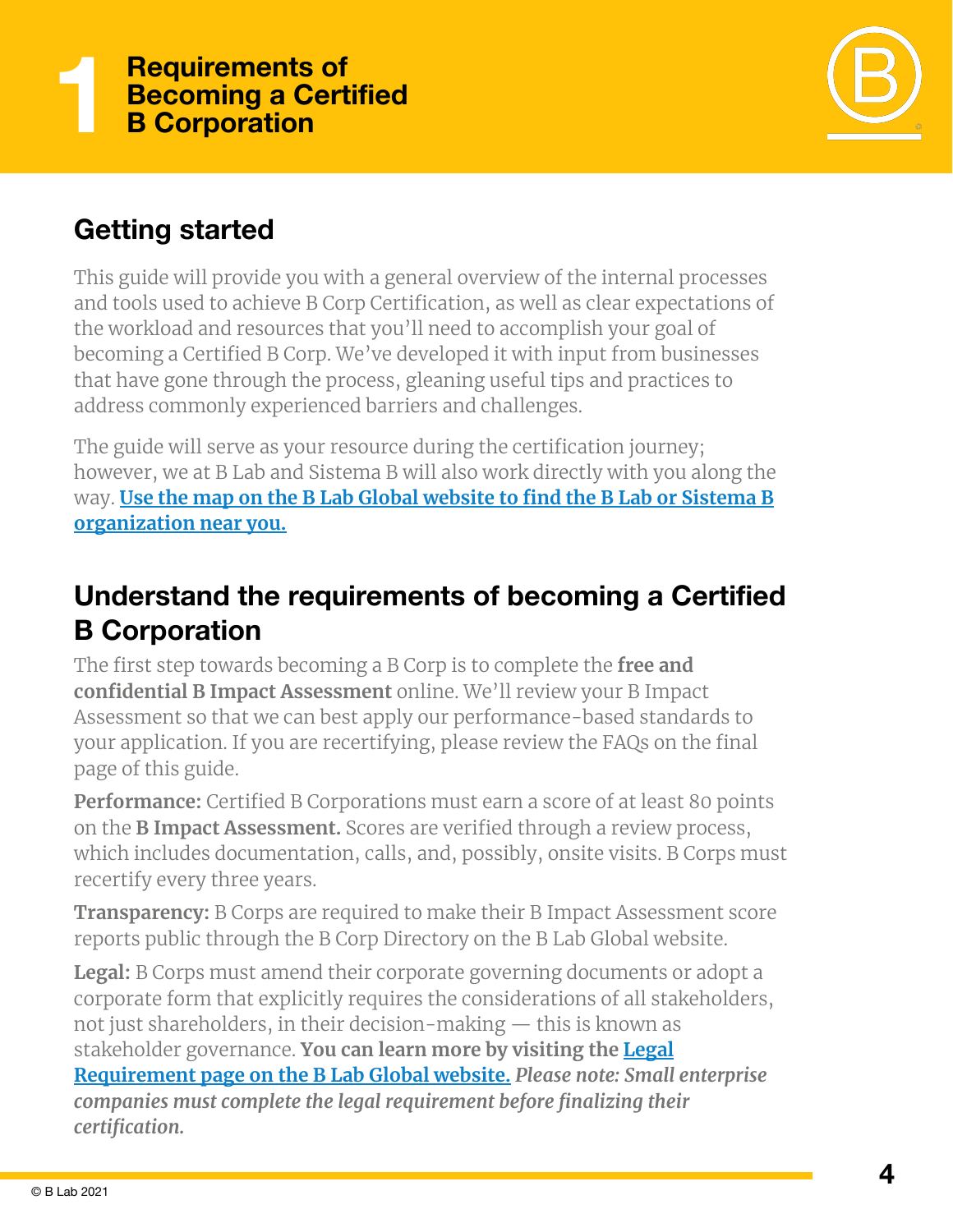#### **1 Requirements of Becoming a Certified B Corporation**



Another important requirement for becoming a Certified B Corp is the **Disclosure Questionnaire,** which is an unweighted group of Yes/No questions that allows a company to confidentially disclose any sensitive industries, practices, fines, or sanctions related to its business or partnerships. For companies pursuing B Corp Certification, the Disclosure Questionnaire is used in conjunction with background checks and B Lab's public complaints process to identify material negative impacts. The disclosures that are deemed material may, in rare circumstances, result in ineligibility, but more commonly result in no further action, additional transparency on the B Corp Public Profile, or required remediation.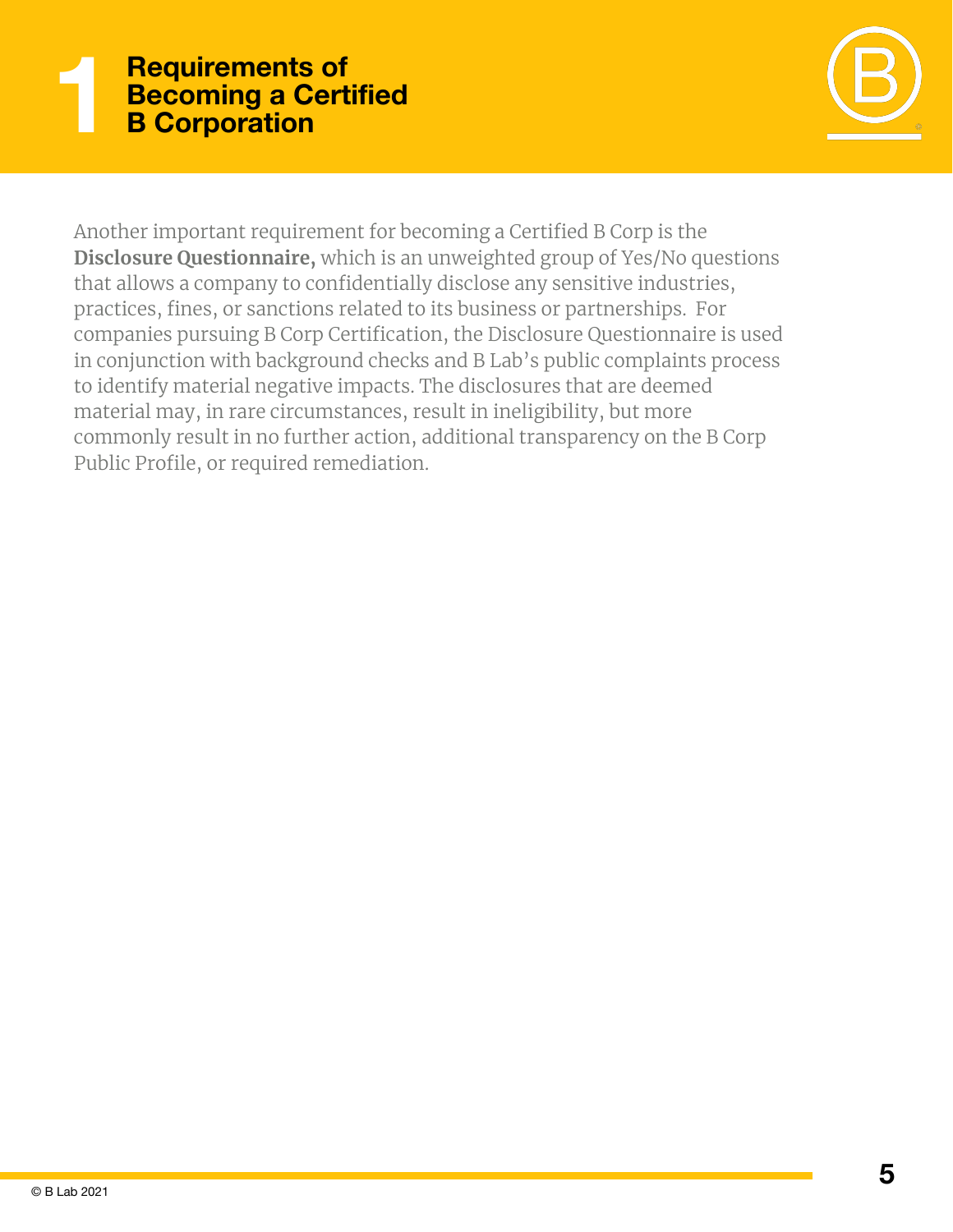



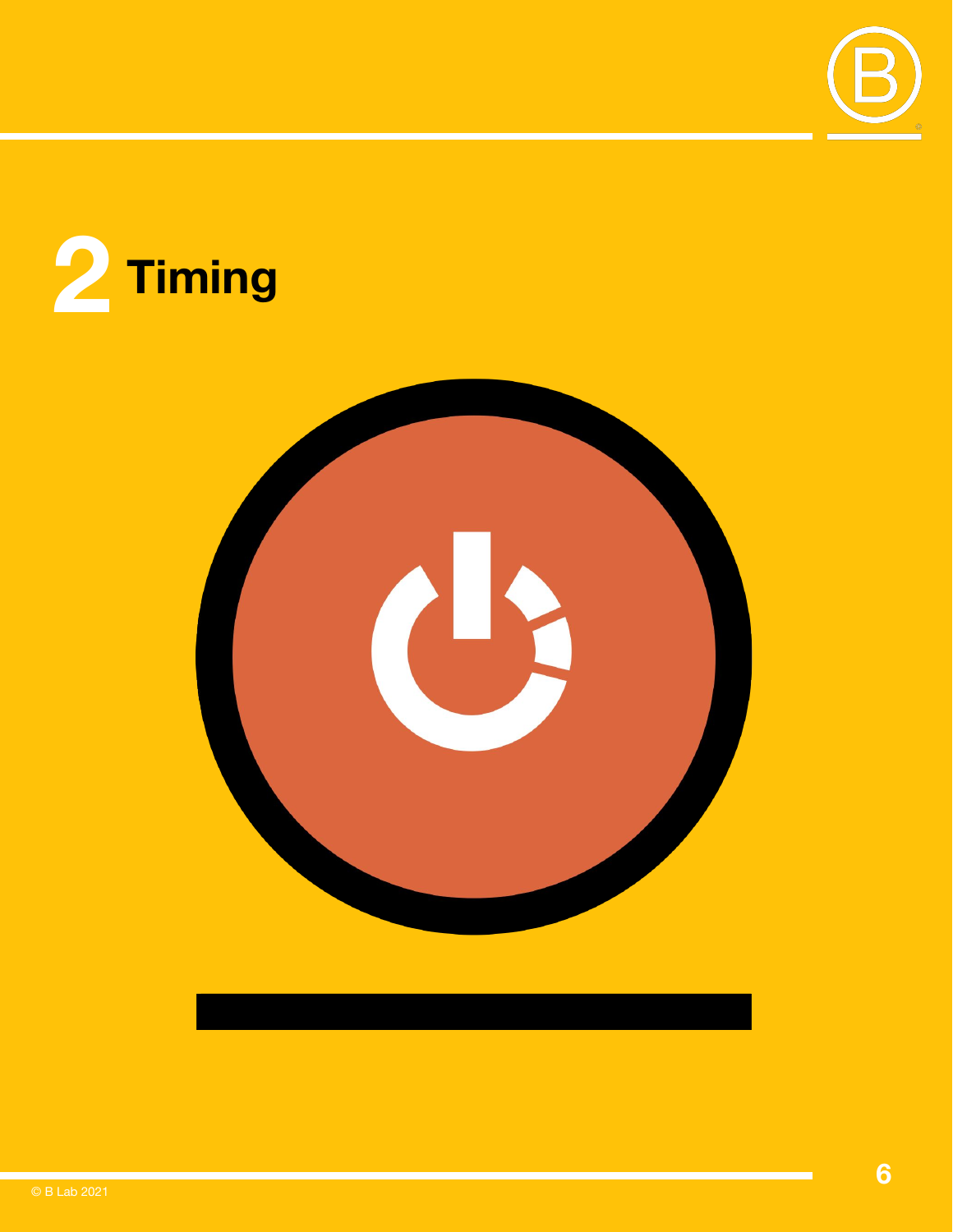



#### **Timing Considerations**

B Corp Certification project timelines vary widely depending on resources dedicated to the project, operational complexity, target deadlines, marketing considerations, and other strategic objectives.

Timelines can range from **three to twelve months,** as some companies choose to delay certification in order to maximize their B Impact Assessment score, while others apply and begin the certification process as soon as they reach the 80-point threshold that is the minimum for certification.

Please note that timelines are approximate and subject to change based on submission rates and B Lab's capacity. After you have submitted your company's assessment, you and your colleagues will be able to reference the status of the review directly through the B Impact Assessment.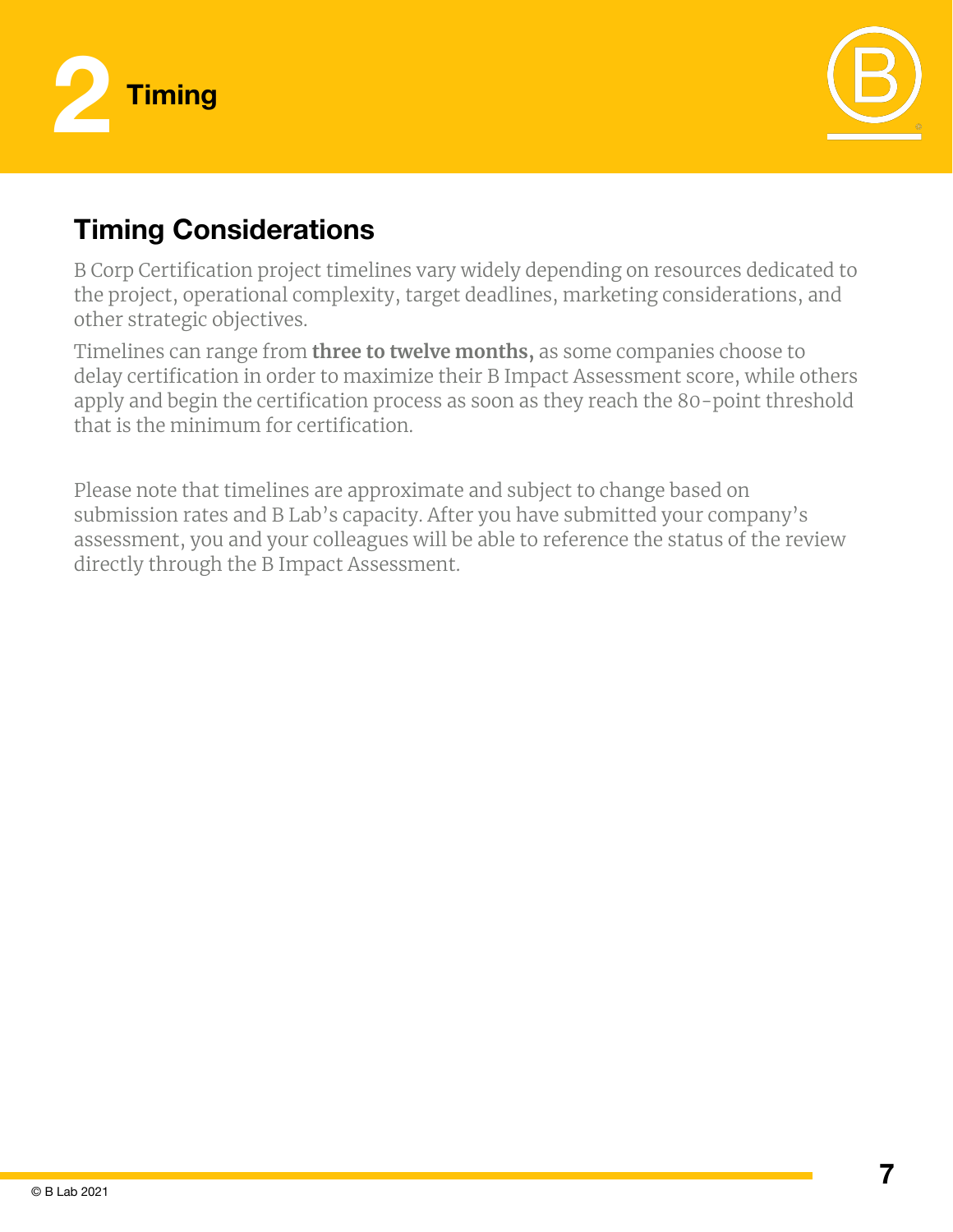

# Impact &

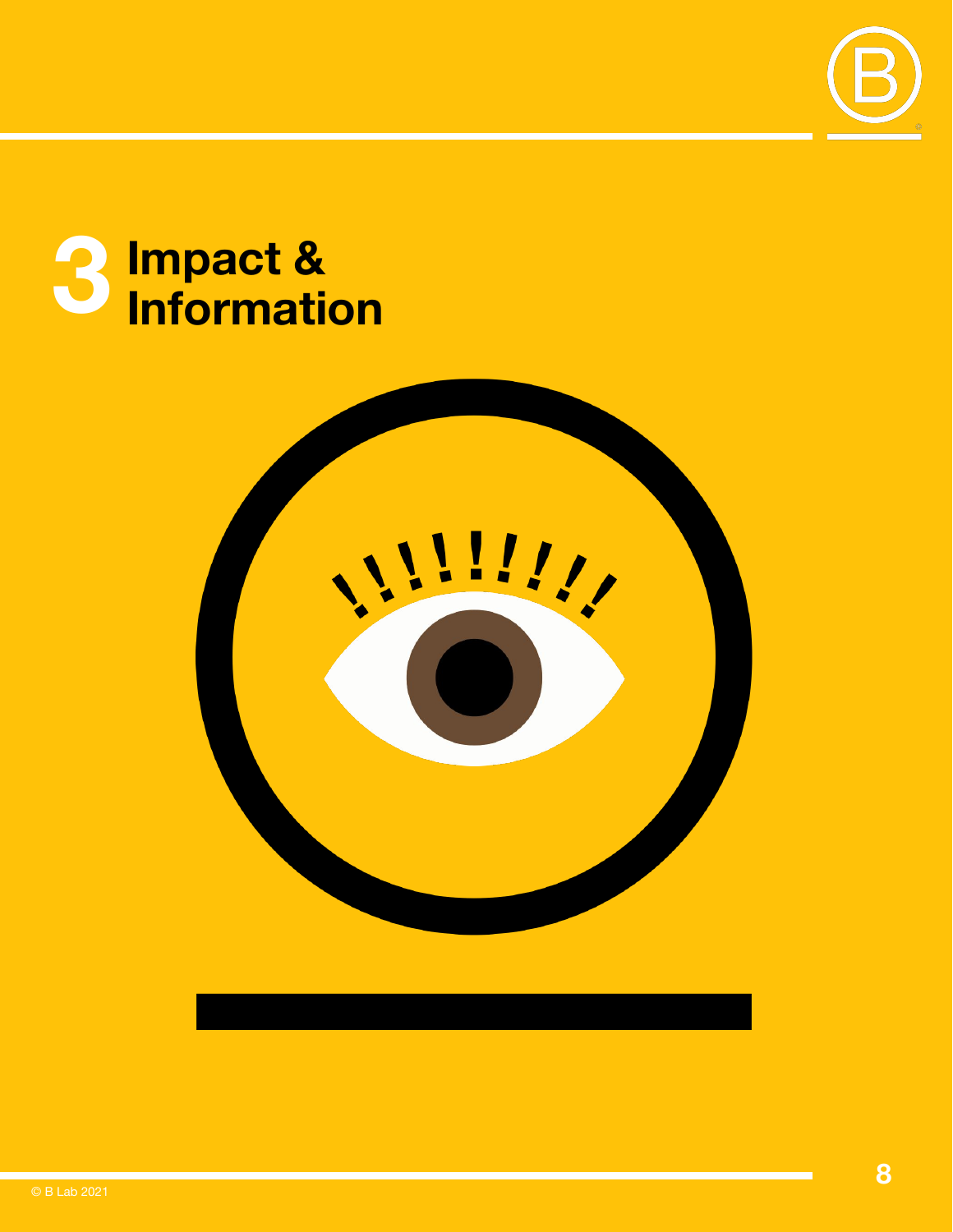



Keep in mind that for every answer you provide through the B Impact Assessment, you'll need to provide supporting documentation. Check out this **[Knowledge Base](https://kb.bimpactassessment.net/en/support/solutions/articles/43000501783-preparing-for-the-assessment-review-documentation-tips)** article for documentation tips.

This chart shows the areas that B Corp Certification may impact, and where information may be found in order to fulfill specific information requests.

| <b>Impact area</b> | <b>What's covered</b>                                                                                                  | <b>Information found</b>                                               |
|--------------------|------------------------------------------------------------------------------------------------------------------------|------------------------------------------------------------------------|
| Governance         | mission and<br>engagement; ethics<br>and transparency                                                                  | c-suite, finance, legal                                                |
| <b>Workers</b>     | financial security;<br>health, wellness, and<br>safety; career<br>development;<br>engagement and<br>satisfaction       | human resources                                                        |
| Community          | diversity, equity, and<br>inclusion; economic<br>impact; civic<br>engagement and<br>giving; supply chain<br>management | corporate social<br>responsibility; human<br>resources;<br>procurement |
| Environment        | environmental<br>management; air and<br>climate; water; land<br>and life                                               | purchasing;<br>sustainability; facilities<br>and operations            |
| <b>Customers</b>   | customer stewardship                                                                                                   | sales and marketing;<br>customer experience                            |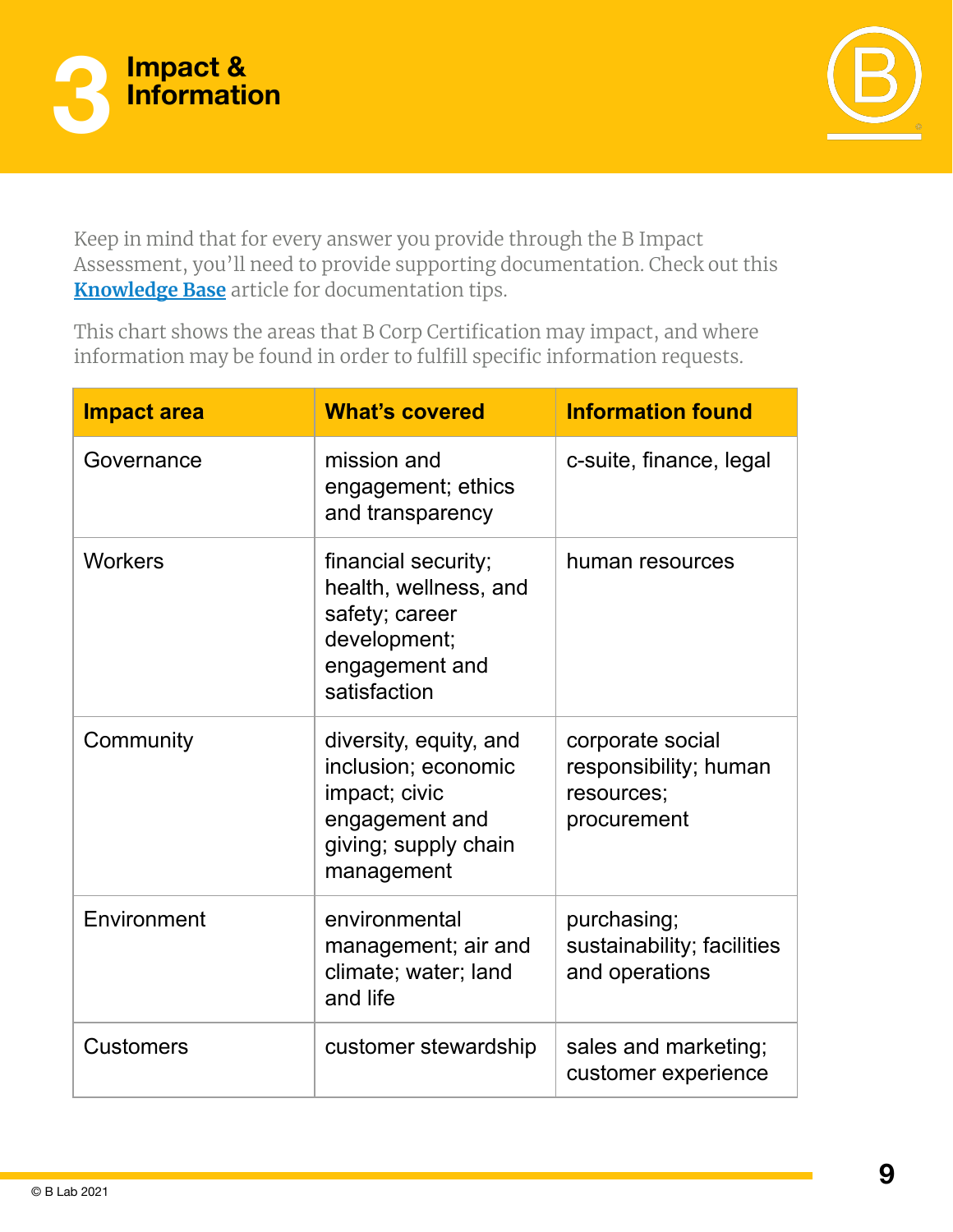

# **Build Your B Team**



© B Lab 2021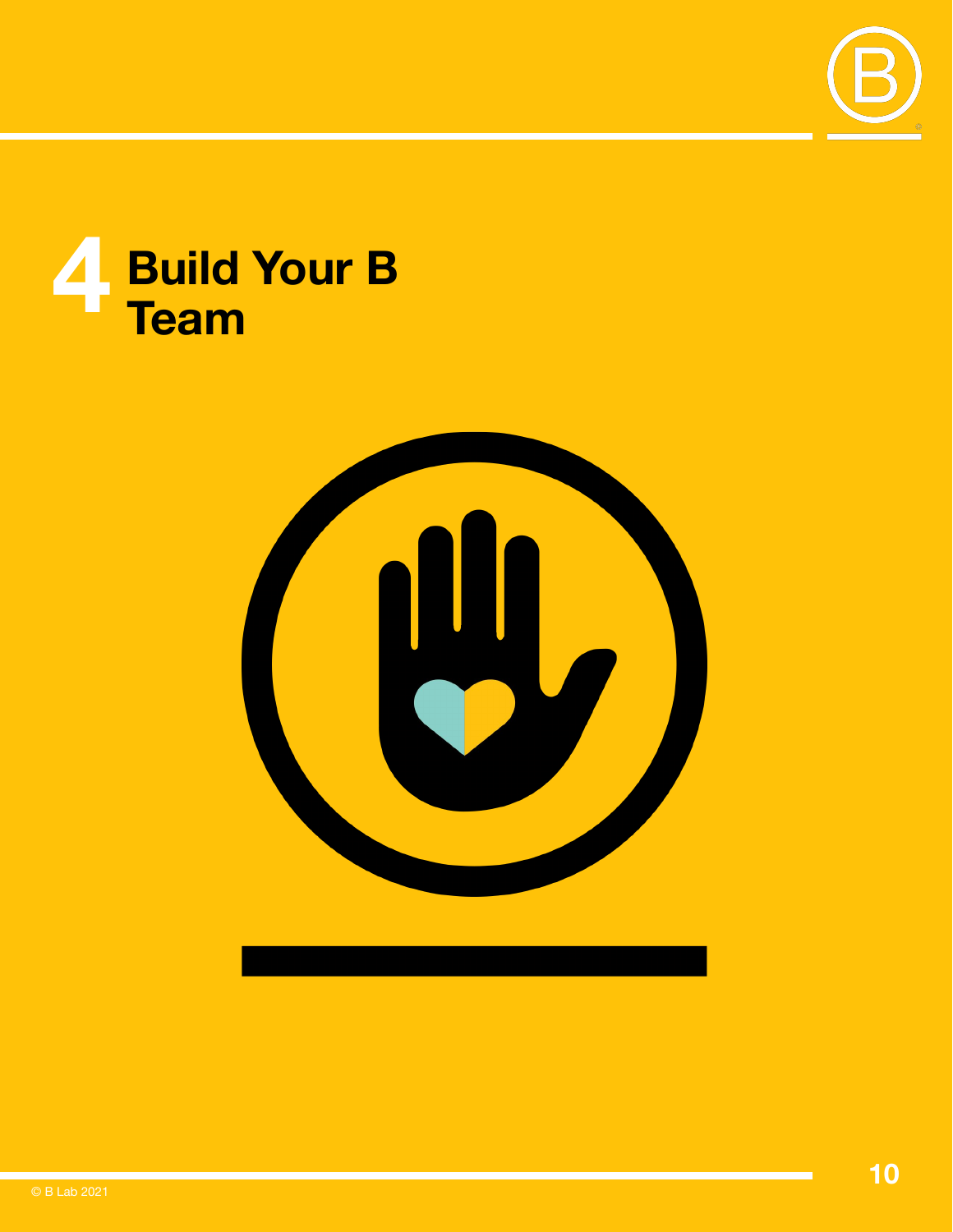



Before you begin the certification process, you'll need to establish your B Team — the internal stakeholders and partners who will get you across the Certification finish line.

We've identified several roles below; however, one **Project Manager** can manage all of them. We know that for many small businesses, their B Team will be a team of one. We're here to help B Teams of all sizes.

| <b>Role, alphabetically</b>   | <b>Responsibility</b>                                                                                                                                                                                                                              |
|-------------------------------|----------------------------------------------------------------------------------------------------------------------------------------------------------------------------------------------------------------------------------------------------|
| Finance                       | Answer revenue and expenditure questions                                                                                                                                                                                                           |
| <b>Human Resources</b>        | Answer employee benefit and demographic<br>questions                                                                                                                                                                                               |
| Legal / General<br>Counsel    | Answer questions related to transparency and<br>others needed to fulfil the legal requirement of B<br><b>Corp Certification</b>                                                                                                                    |
| Marketing &<br>Communications | Answer education and communication questions                                                                                                                                                                                                       |
| Procurement                   | Answer supply chain questions                                                                                                                                                                                                                      |
| <b>Project Manager</b>        | The Project Manager or "B Keeper" or "B Champion"<br>leads the B Team and is the most important role in<br>the B Corp Certification process as they will work to<br>gather the information necessary to complete the B<br><b>Impact Assessment</b> |
| <b>Senior Leadership</b>      | Because certification involves a substantial time<br>commitment and significant public transparency, we<br>recommend securing the support of Senior<br>Leadership                                                                                  |
| Sustainability                | Answer environmental and social impact questions                                                                                                                                                                                                   |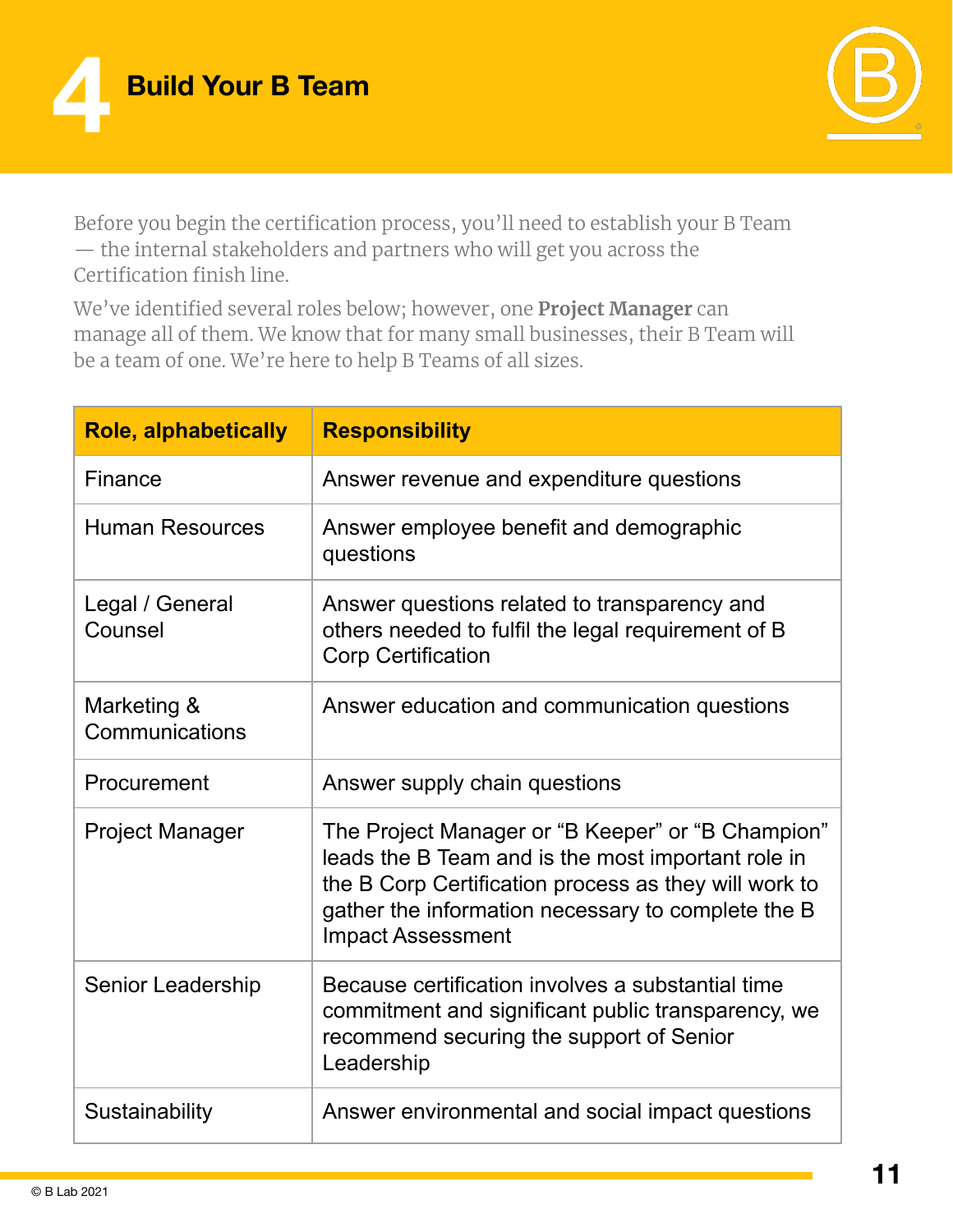



**Project managers** may experience pushback when they request data and/or ask others to implement changes in order to meet B Corp Certification requirements. The table below highlights some strategies that other companies have found to be helpful in addressing these obstacles:

#### **Strategies for Overcoming Obstacles**

Educate employees about B Corp Certification, sharing specific details on how their contribution matters to the process.

Show colleagues how the B Impact Assessment might help them achieve their goals and support their work.

Request support from B Lab for legal and transparency requirements.

If your operations are global, consider including a B Team member from each language group.

To receive answers, provide a list of questions in advance and/or conduct one-on-one interviews with information holders.

Consider dividing the work among B Team members; when asking for data or policy change, select the B Team member best suited to make the request.

Having a target date for certification will help keep the project moving forward.

Keep senior leaders informed about progress and the support needed to meet certification goals.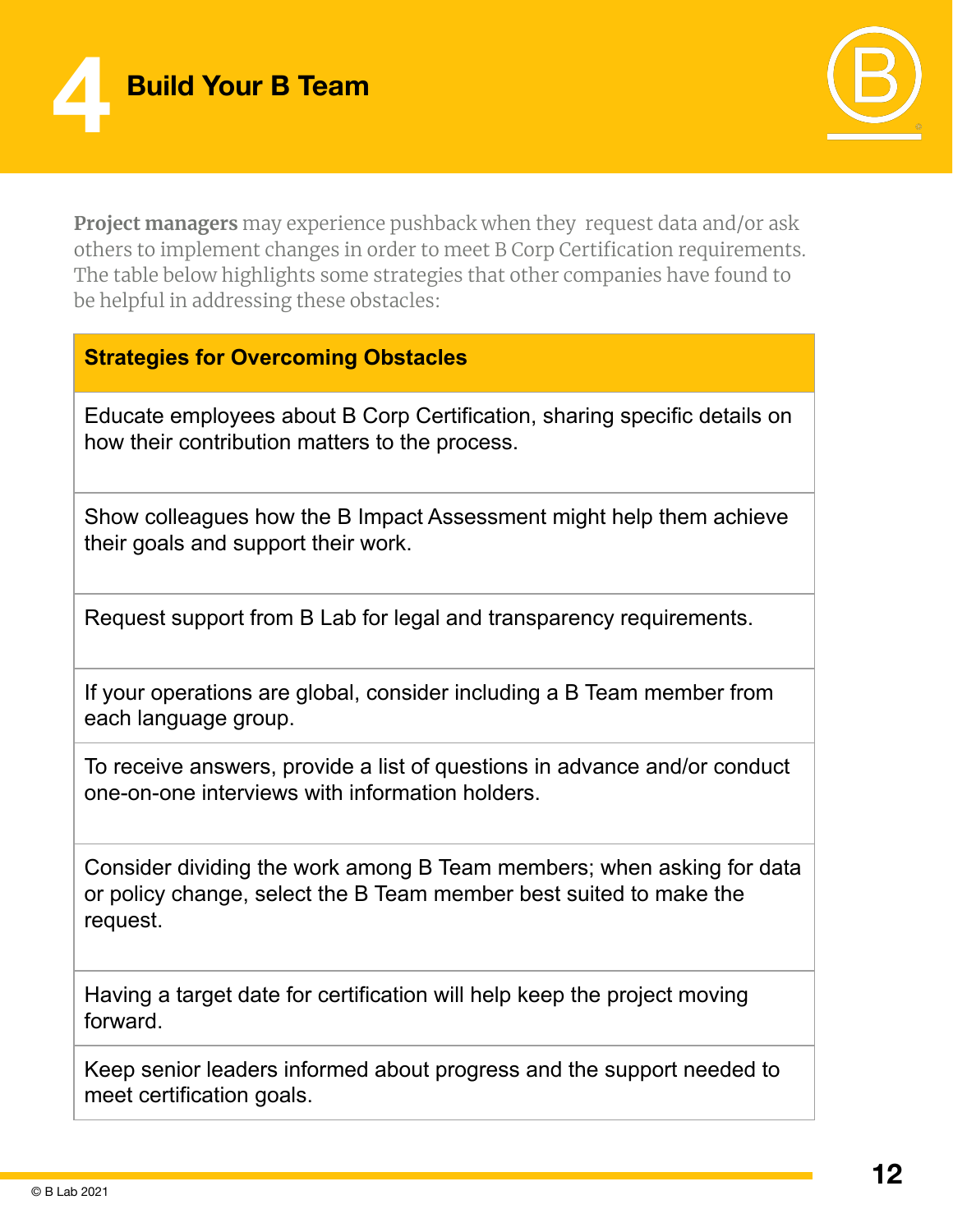



As you begin collecting data, it's helpful to start educating your colleagues about what B Corp Certification is and why it's important. Answering the question, "What's in it for me?" for each part of your company is critical to the success of the project.

**Team meetings** help build excitement and engagement, which often translate into faster turnaround times for data collection. Establishing regular B Team meetings — with clear deadlines and resources for support — can help maintain the momentum needed to complete the assessment and build understanding of the importance of becoming a B Corp.

The B Corp community can also provide support. Use the B Corp Directory to research and reach out to companies in your industry. Within these companies, the individuals involved with the certification process are typically enthusiastic ambassadors and more than happy to help.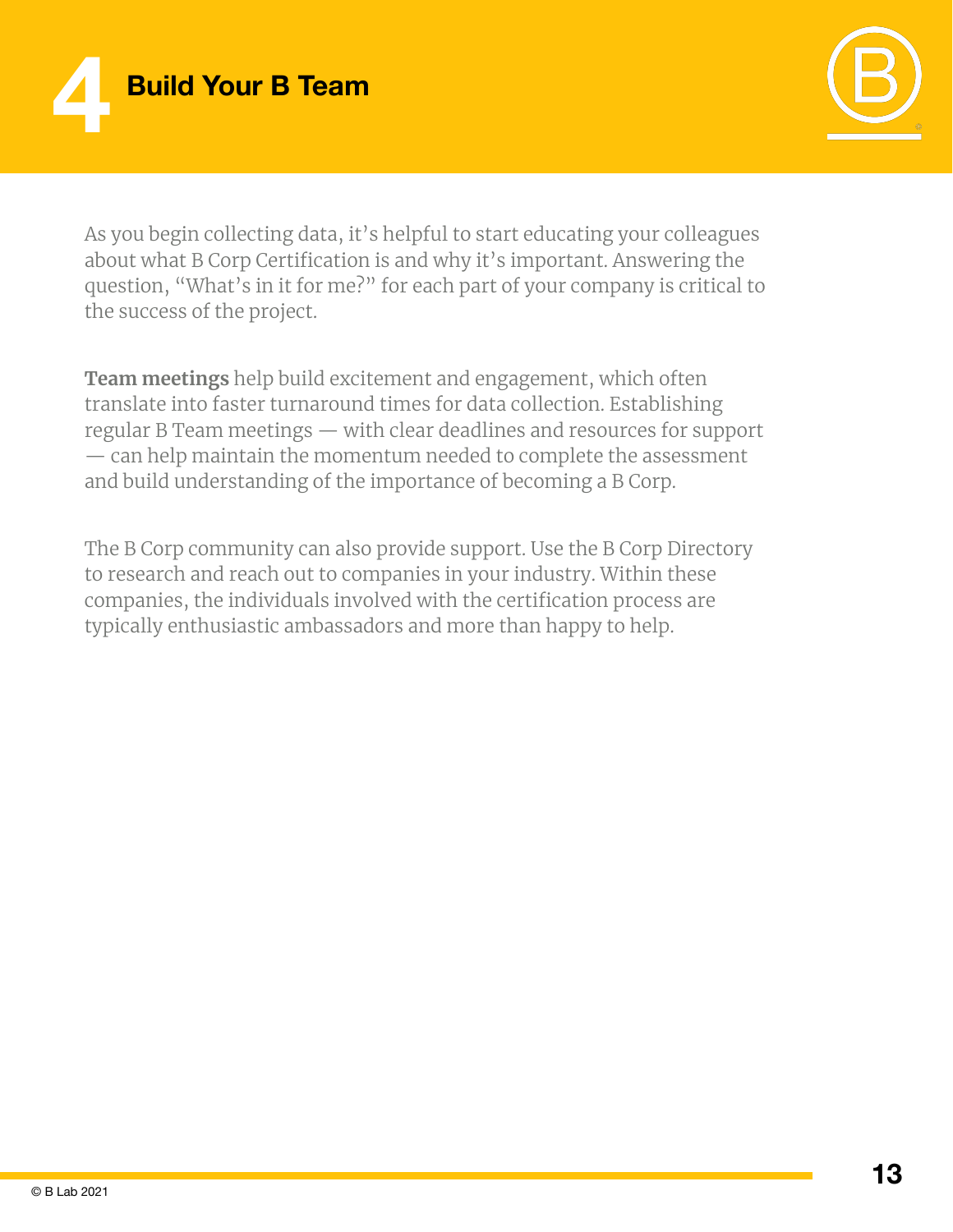

# **5 Certification & Verification Steps**

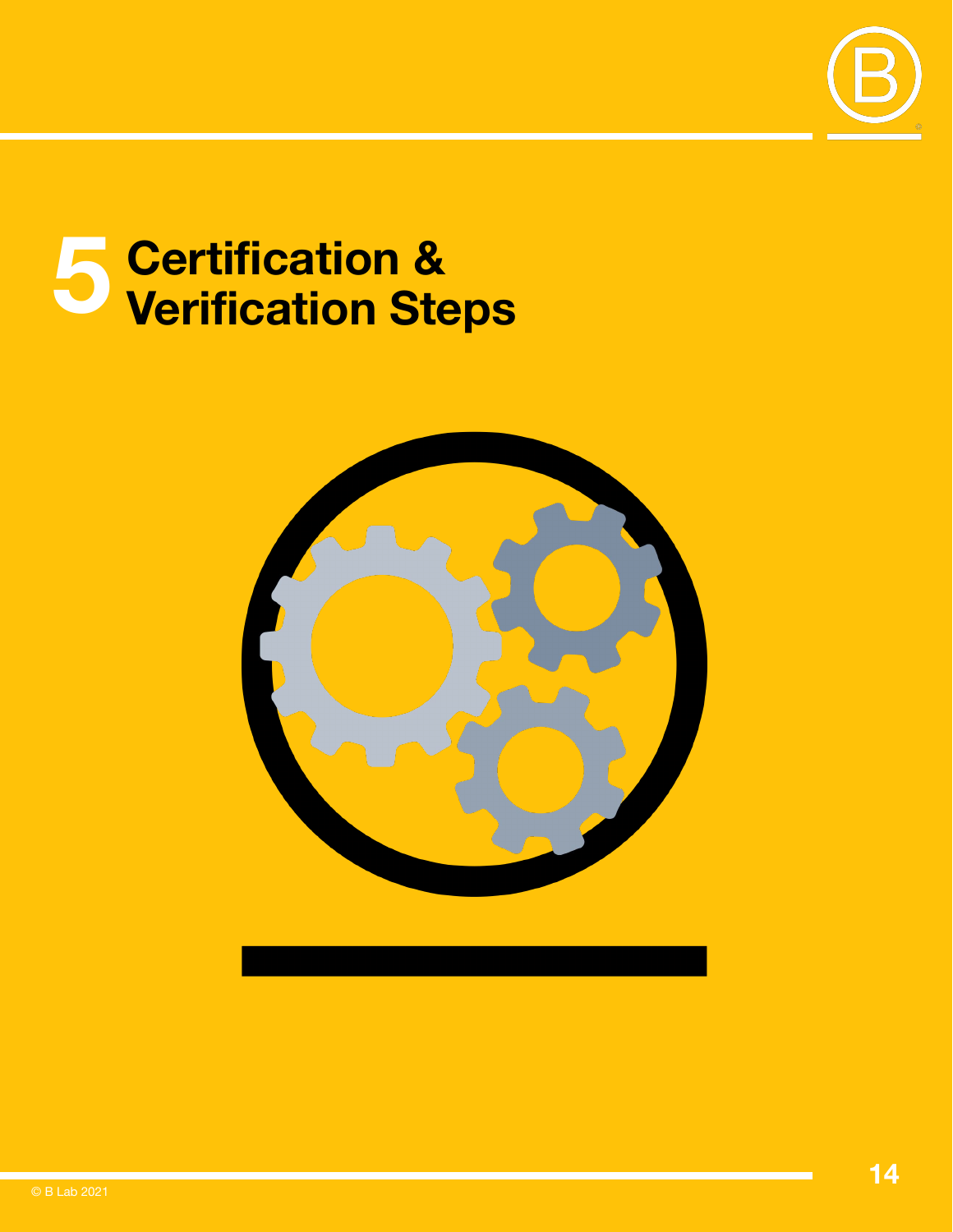



#### **Before you begin:**

Here are some tips to keep in mind:

- You should accurately indicate the scope of your operations. For example, if your company has operations in multiple countries, the policy or practice in question should refer to at least 80% of your operations, employees, and facilities.
- Answering questions with "no" or "we don't track this" is acceptable when completing the B Impact Assessment.
- Responses should reflect the reality of business operations, not the aspirations of the company. We are more than willing to recognize policies, practices, or programs that are in nascent stages, but cannot assess those that have not yet been implemented.

## **Step 1: Register for the B Impact Assessment**

This step will kick off the data collection phase in which the project manager will collect information required to complete the B Impact Assessment.

#### **Step 2: Gather data & collect documentation**

It is vital to keep detailed records of supporting documentation that you intend to submit through the B Impact Assessment. As you gather data, it's imperative that you track your methodology and back-up information, as you will be required to show your work at many points in the certification process. It also may be helpful to maintain a record of who provided the information and where it came from. You'll be able to track this with the comments function in the B Impact Assessment, along with any other notes.

#### **Step 3: Take the B Impact Assessment**

You can save and return to your assessment at any time. The information that you share through the B Impact Assessment is kept completely confidential. Please refer to our **[Privacy Policy](https://bcorporation.net/privacy-policy)** for more information.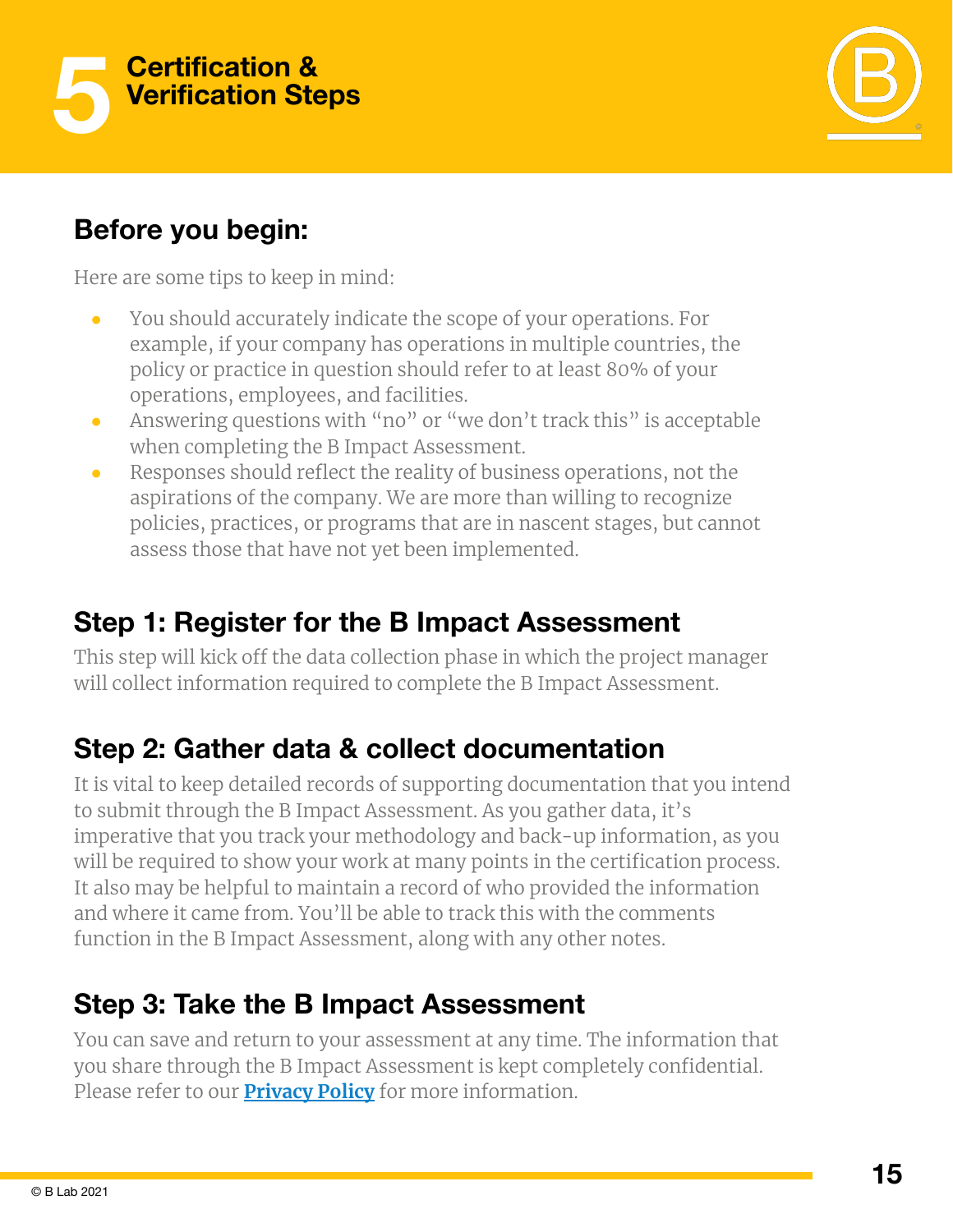



#### **Step 4: Establish a Company Profile and Start the Disclosure Questionnaire**

Once you have completed the majority of the assessment, you will be prompted to establish a company profile and begin the disclosure questionnaire (both contained within the B Impact Assessment). At this step, you may need the assistance of your legal team to answer the questions, as some request sensitive information.

Review your baseline score with your B Team and prioritize improvement areas by evaluating the available points, implementation difficulty, and feasibility. The Improvement Report and Goals functionality within the Assessment platform can help you get started.

Once you are over the 80-point benchmark (we recommend 85), you're ready to submit your B Impact Assessment!

## **Step 5: Submit your B Impact Assessment for Review**

At this point, your company name will be visible in the reviews tab of the B Impact Assessment platform. There, you can see active tasks, respond to additional requests for action, and view due dates as your submission passes through multiple stages of review.

## **Step 6: Evaluation Queue**

Now your submission will enter the evaluation queue, where a B Lab Evaluation Team analyst will review your B Impact Assessment and determine your company's eligibility for B Corp Certification.

You will also need an executive to sign the B Corp Statement, a quality assurance measure that ensures all responses were provided honestly and accurately. This is accompanied by a text description of how the B Impact Assessment was completed.

You will also be prompted to begin the process of meeting the Legal Requirement, which must be completed by the end of the review process (see step 9 for details).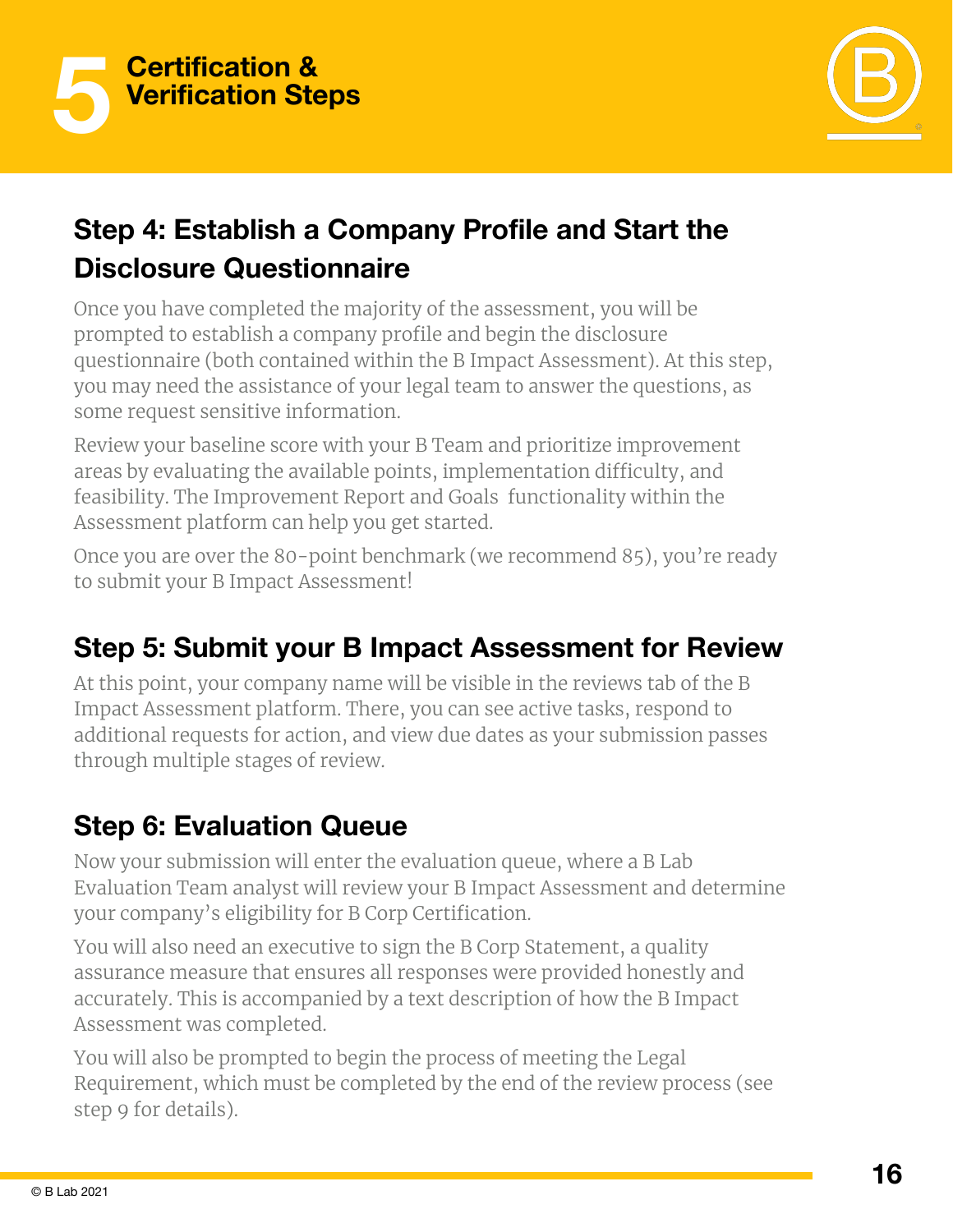



#### **Step 7: Evaluation**

When your submission reaches the evaluation stage, **you will no longer be able to make changes to information you have submitted through the B Impact Assessment.** If you notice that something is incorrect, simply leave a comment on the question, indicate your proposed new answer, and provide supporting documentation; the analyst will take this new information into account. **A note on communication & notifications:** often the analyst will communicate with you via comments in the B Impact Assessment, and you'll receive an email when you have a notification. Be sure that your notifications are enabled so you don't miss a message from us.

During evaluation, the analyst will look over these aspects of your business in the following ways:

- 1. **Complex Structure Review** analyzes ownership and the structure of all entities and brands associated with your company.
- 2. **Controversial Industry Review** assesses your company's involvement in any of the industries [B Lab has determined are controversial](https://bcorporation.net/standards/controversial-issues).
- 3. **Assessment Track Confirmation** looks at your selected B Impact Assessment track — including market, sector, size, industry, and industry category — to make sure that it is appropriate according to our standards. If the analyst determines that you need to change tracks, your submission will move back into the Review stage, which may result in additional questions to complete the assessment and/or a change to your company's score.
- 4. **Preliminary Scoring Screening** will include review of the Impact Business Model(s) that you selected in your B Impact Assessment. The questions associated with Impact Business Models are unique to our assessment and can be challenging; their review may result in a request for additional information and/or a change to your company's score.
- 5. **Define Verification Requirements** is the final check to make sure that your company is on the appropriate path for certification before entering the verification queue.

*Please note that the analyst may close the review. If so, you will need to re-submit a B Impact Assessment and begin a new review process.*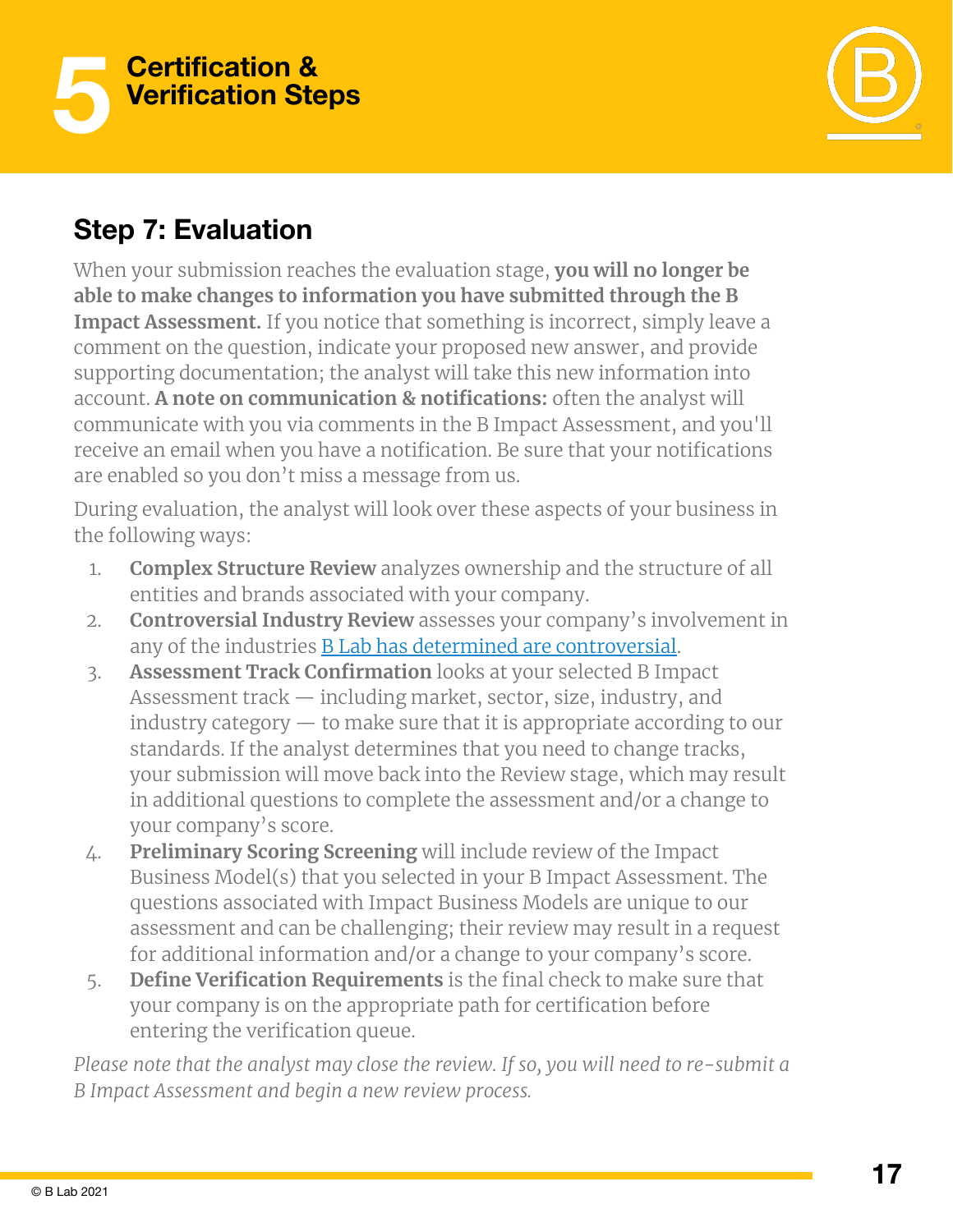



#### **Step 8: Verification Queue**

The verification stage is the most intensive and includes multiple rounds of review. Don't worry when your B Impact Assessment score changes — this happens to all companies during verification.

Once your submission has moved through the evaluation stage, you will be asked to complete the **Operational Highlights** section, which requests rationale for your Verification Report answers. You will need to select two questions in each impact area section of the B Impact Assessment — Governance, Workers, Community, Environment, and Customers — and detail your company's practices as related to that topic. Operational Highlights may represent practices that you:

- Currently report or market publicly through a website, social media, impact reports, etc.
- Are most proud of.
- Recently implemented to improve your company's impact.
- Believe to be unique in relation to your company's industry, size, geographic location, etc.

## **Step 9: Verification**

Once Operational Highlights are completed and B Lab assigns an analyst to work with you, you'll continue to the verification process:

- 1. **Verification Report:** The analyst will begin by customizing your verification report.
- 2. **Review Call:** Then, the analyst will schedule a review call to clarify information and make edits to your B Impact Assessment.
- 3. **Documentation:** Finally, the analyst will request documentation to verify your Impact Business Model and information presented in the B Impact Assessment.
	- Documentation can include policies, reports, web links, presentations, agendas, or even photographs of why answer options selected apply to your company.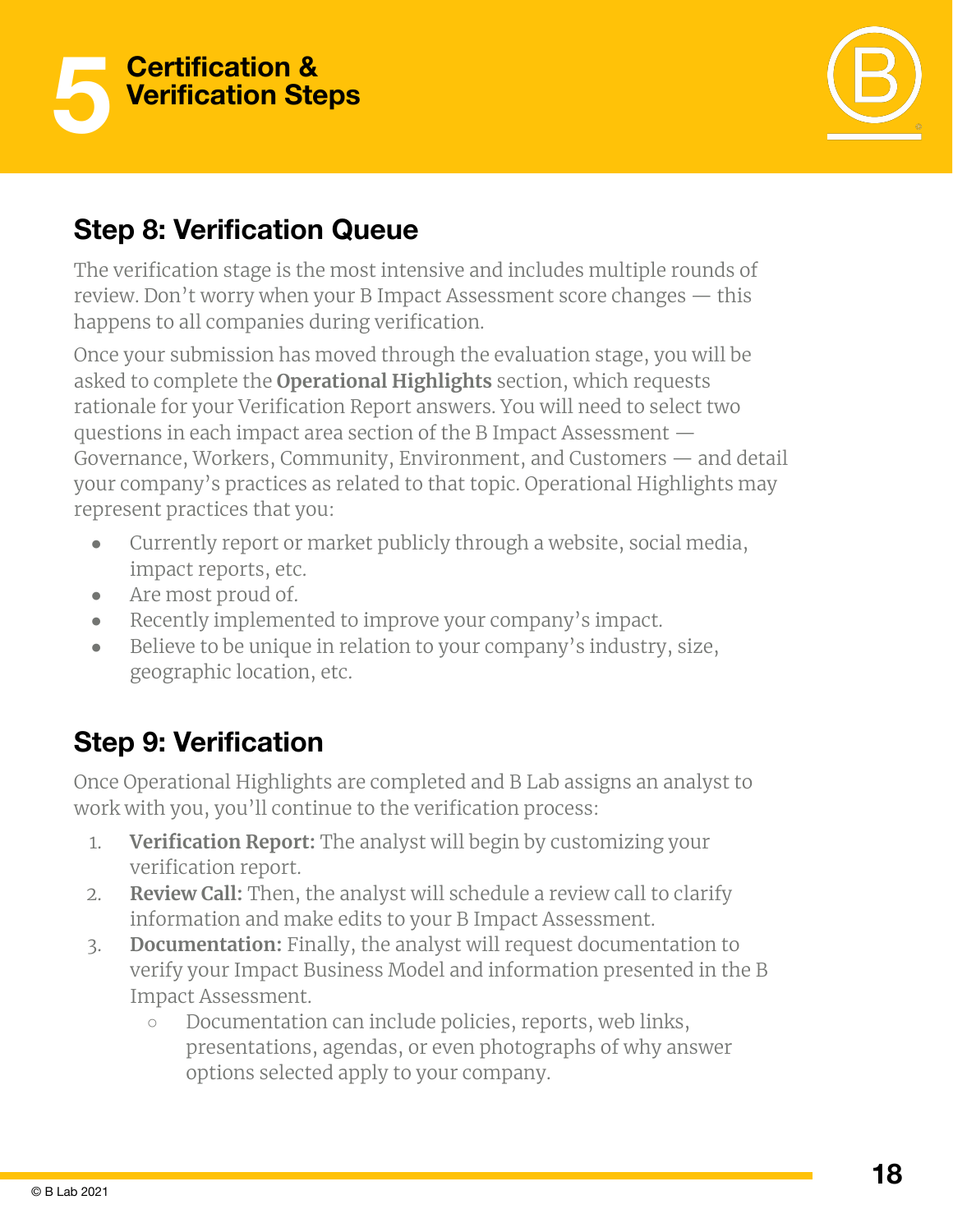



- You may use comments to clarify questions that were not addressed in the call or through documentation, and may include rationales, explanations, clarifications, and examples of why each answer option selected applies to the company.
- Although only one document can be uploaded per comment, questions may require multiple documents. Please leave multiple comments to upload multiple documents, indicate the pages within the uploaded document in which topics related to each answer option can be found, and provide a brief summary of what is stated in the document and why the document is relevant for the specific answer option selected.
- Your analyst may share additional instructions through the comments section; please follow these closely.
- In order to consider an answer verified, supporting evidence in the form of comments or documentation must be provided for each of the checkboxes selected within a question. When no evidence or comment is provided, those answers will be deselected and will negatively affect your score.

4. **Follow-Up:** Your analyst will provide at least one opportunity to provide follow-up documentation and comments after the review call.

By the end of this stage, all questions in the verification report will show a checkmark icon to indicate that they have been fully verified. At this point, if your company has not achieved a verified score of at least 80 points, the analyst will provide instructions on how to improve your B Impact Assessment score. You will also need to have fulfilled the Legal Requirement in order to move on to post-verification and certification.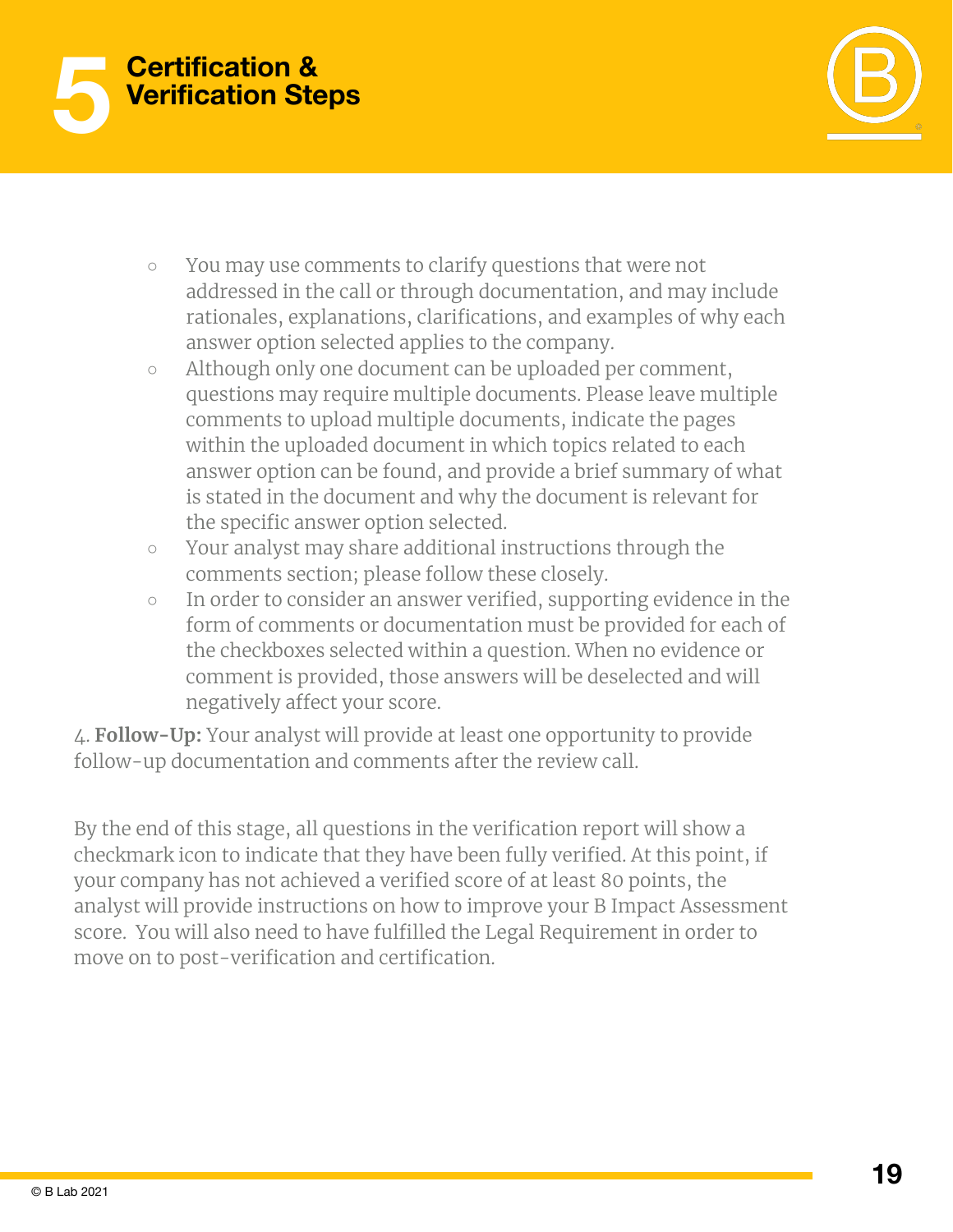



#### **Step 10: Post-Verification Stage**

If your company has met the verified 80-point threshold as well as the Legal Requirement, you will move into the certification stage. There may be a few places in your B Impact Assessment that still require clarification and/or you may need to finalize steps related to the disclosure questionnaire section or the complex structure review.

Once all questions have been resolved, you will sign the B Corp Agreement, which states the terms of the B Corporation Certification, including the certification fee. This is an annual fee that is determined by your company's location and revenue; you can determine your certification fee by visiting the website of the **B Lab or Sistema B organization in your region**.

#### **Step 11: Certification**

In order to comply with the transparency requirement of B Corp Certification, you must create a public profile that includes your company's score and impact report in the B Corp Directory. For certain companies, additional transparency requirements, as outlined in the B Corp Agreement, may apply.

After certification, you can add the B Corp logo to product labels, printed materials, packaging, uniforms, email signatures, and more. Check out our **[brand guidelines](https://bcorporation.net/certification/resources)** for more information.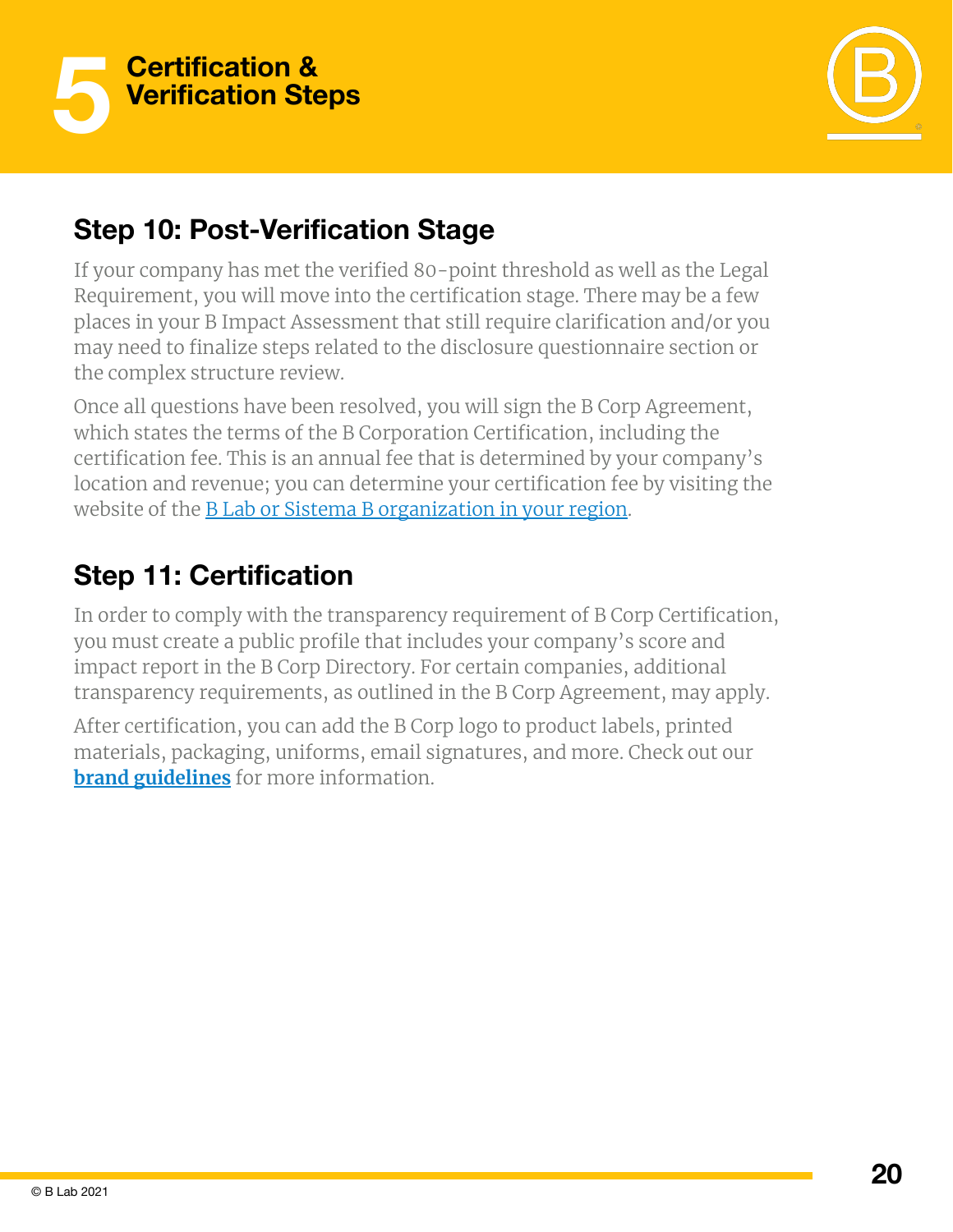



#### **Step 12: Launch!**

Congratulations, you made it! At this point, you may want to plan the announcement of your B Corp Certification — both internally with employees, board members, and shareholders, and externally with suppliers, vendors, and the public.

Certification launches are as unique as the companies that certify and should reflect your brand and corporate culture. Working with your marketing, public relations, and human resources teams, you can determine your short- and long-term communications goals. Customer and employee engagement with your announcement can be one of the most rewarding aspects of the process.

The next page has some ideas that other businesses have found helpful. Be sure to review our **[brand guidelines](https://bcorporation.net/certification/resources)** before taking action and connect with the B Lab or Sistema B organization in your region.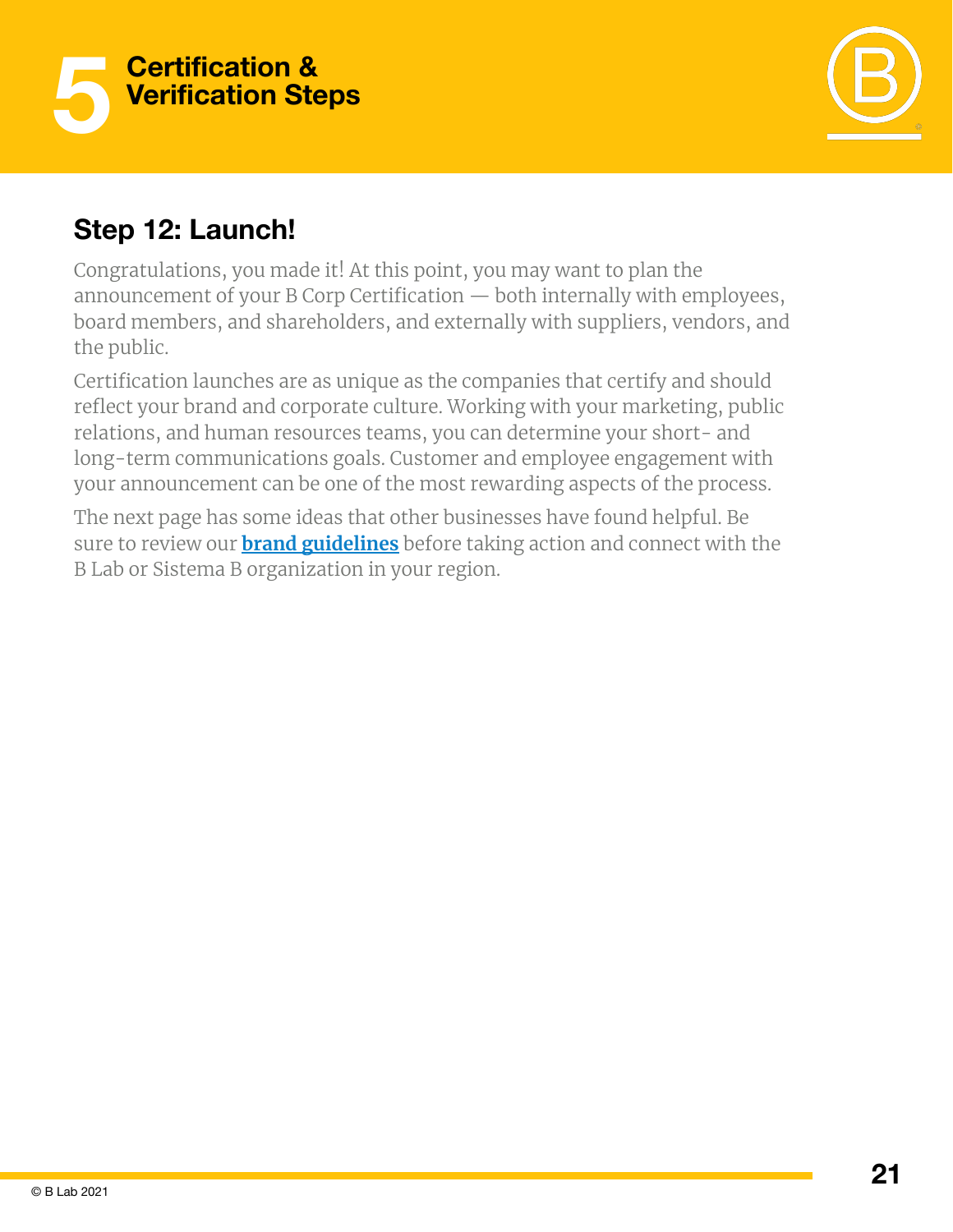



#### **Internal Communications**

- Announce your B Corp Certification on:
	- Internal messaging system / Intranet
	- Email
	- Company newsletter
	- Staff meetings
	- Flyers or posters
	- Host a certification celebration with employees
- Incorporate B Corp values into employee onboarding and training programs.
- Invite employees to join the B Hive if you're based in the US & Canada, and to follow B Lab Global and your local B Lab or Sistema B organization on social media.
- Include social and environmental metrics in employee job descriptions and evaluations.
- Post job openings on the B Work platform.
- Invite employees to join your internal B Team and focus on impact improvement.
- Add the B Corp logo to your company's email signature.

## **External Communications**

#### **Public relations:**

- Submit a press release to newswires; pitch a story to media contacts and trade publications.
- Invite journalists, industry leaders, and other stakeholders to your launch party and plan a presentation sharing why you became a B Corp.
- Seek speaking engagements at trade shows, conferences, and other public events where you can highlight your B Corp Certification.

#### **Website**:

- Create a landing page announcing your B Corp Certification.
- Feature the B Corp logo on your website.
- Update your mission and/or vision statement to reflect your status.
- Write a series of blog posts about your journey to certification.

#### **Social Media:**

- Announce certification on your social media channels.
- Tag B Lab Global, your Global Partner, and allied B Corps for cross promotion.
- Share posts about your journey to certification.

**Newsletter:** Share the news with stakeholders through a personal email or newsletter.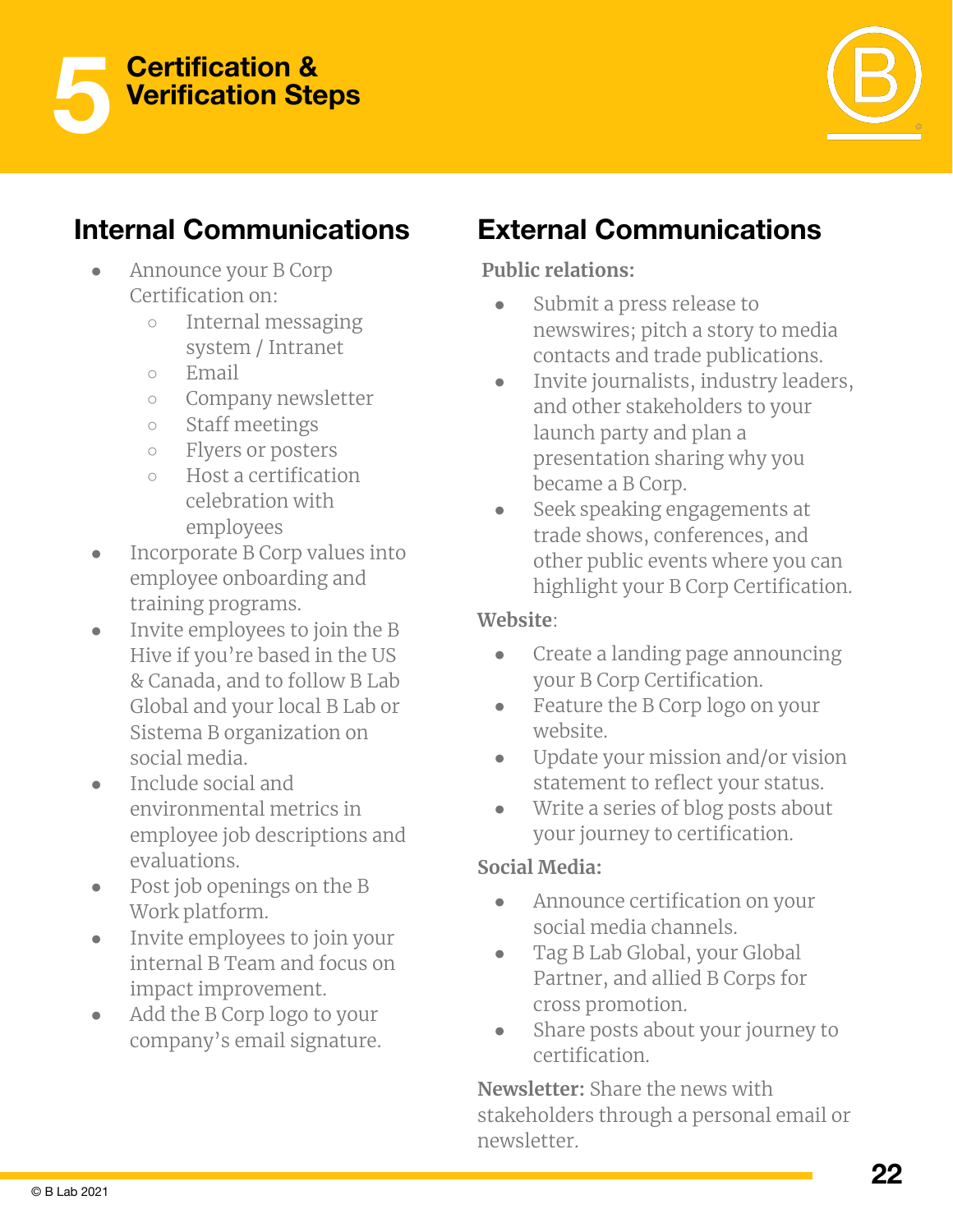



#### **Step 13: Continuous Improvement & Preparing for Recertification**

Many companies use the B Corp Certification process as an ongoing methodology and tool for continuous innovation and improvement. Certification may also serve as a catalyst for your vendors and suppliers to improve their social and environmental impacts, and provides another way for you to engage customers and employees.

Some companies repeat the B Impact Assessment annually in order to closely monitor their goals and their path to recertification, which occurs every three years. The best practice is to begin your recertification a year before it is due; this will give you enough time to implement new practices that can raise your score.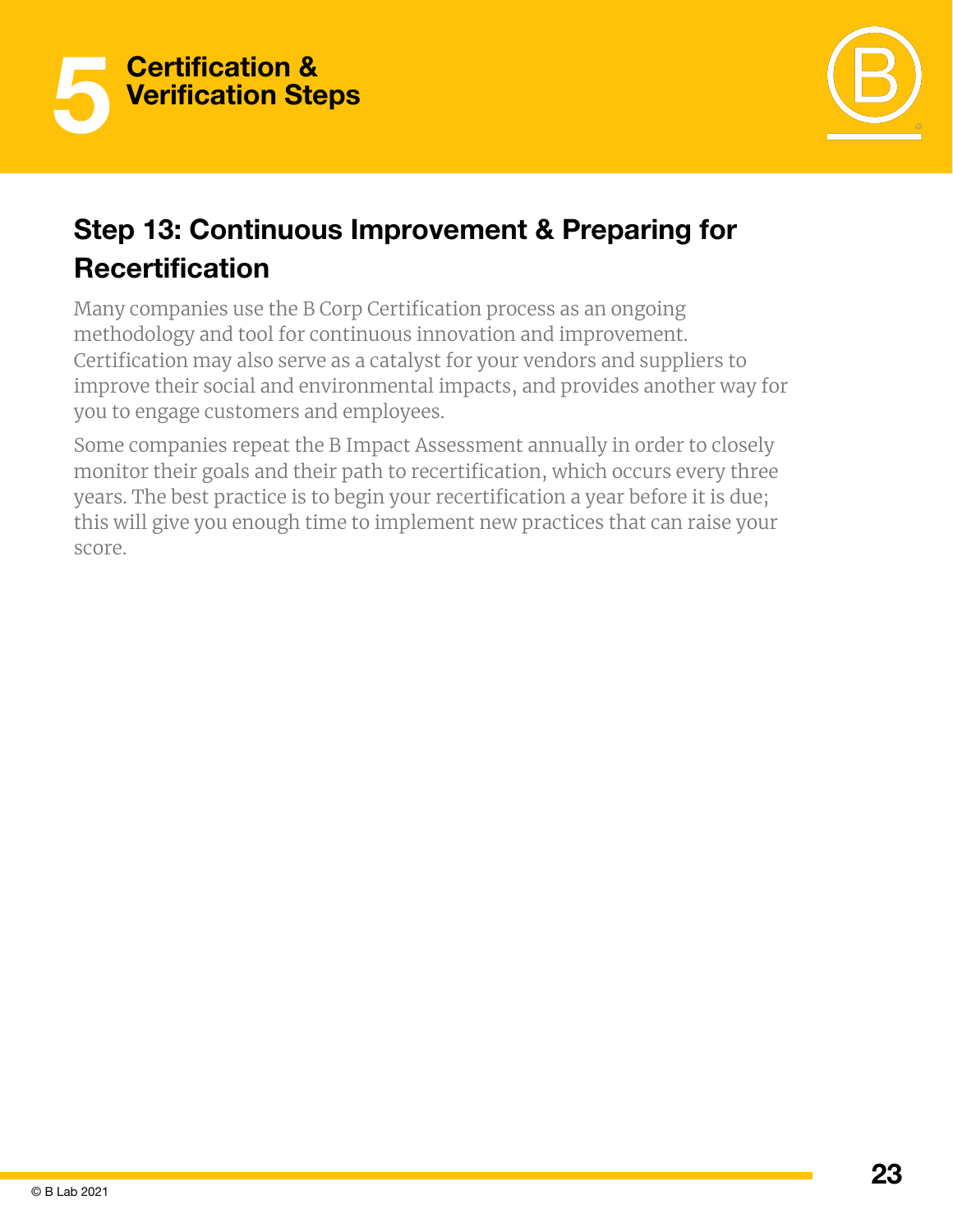



#### **In conclusion**

Companies report exponential benefits from B Corp Certification. There's no question that the process is rigorous — and, at times, even onerous — but they agree that the rigor is what makes the process worthwhile and paves the way for more collaborative and inspired work. The B Impact Assessment serves as an excellent tool for breaking down silos, fostering innovation, and constructing a roadmap for continuous improvement. Some companies also develop stronger external relationships — with community members, vendors, suppliers, peers, and more — because of the certification process. But more importantly, they report how gratifying it is to serve as leaders in the movement that's transforming our global economic system to benefit all people, communities, and the planet.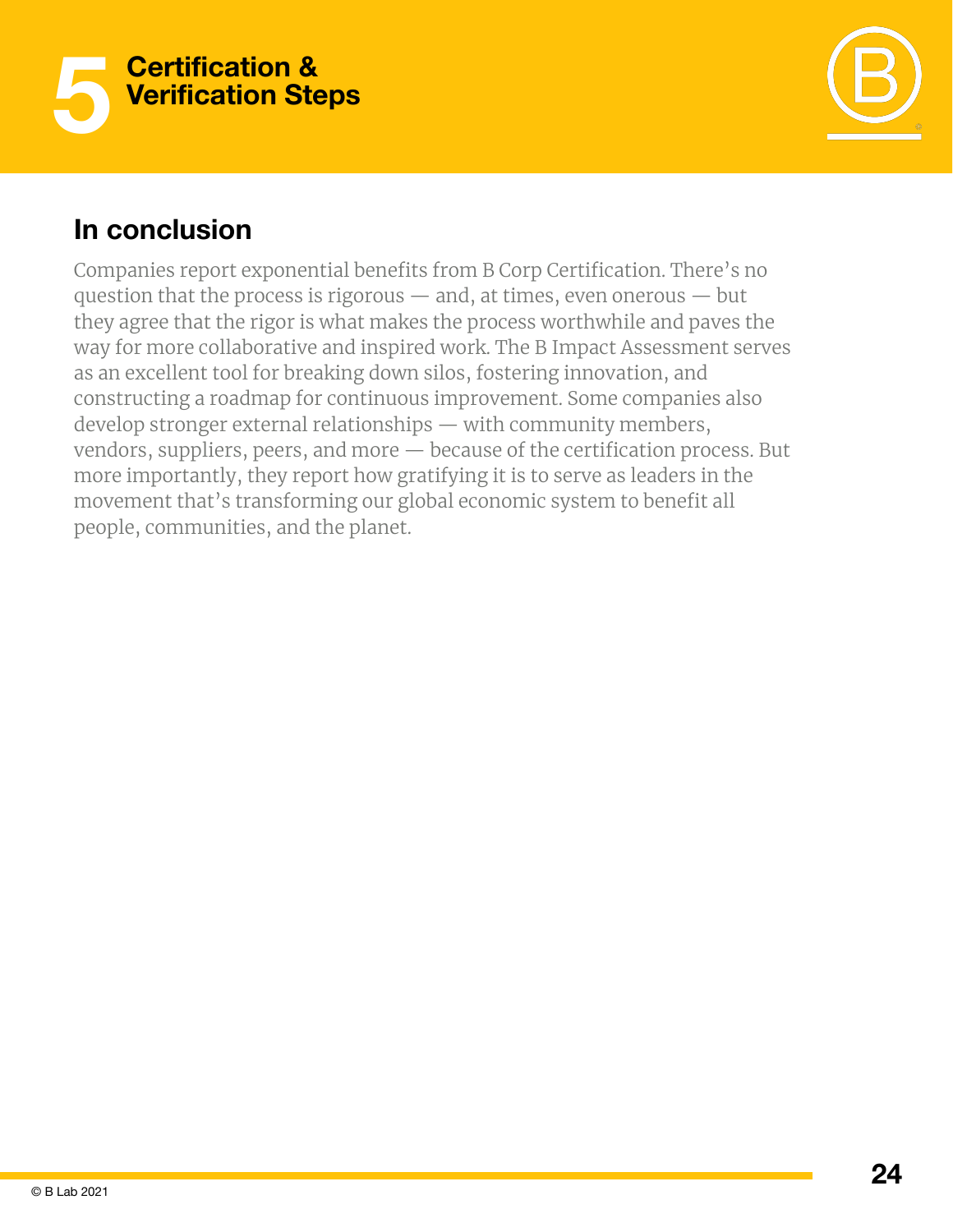